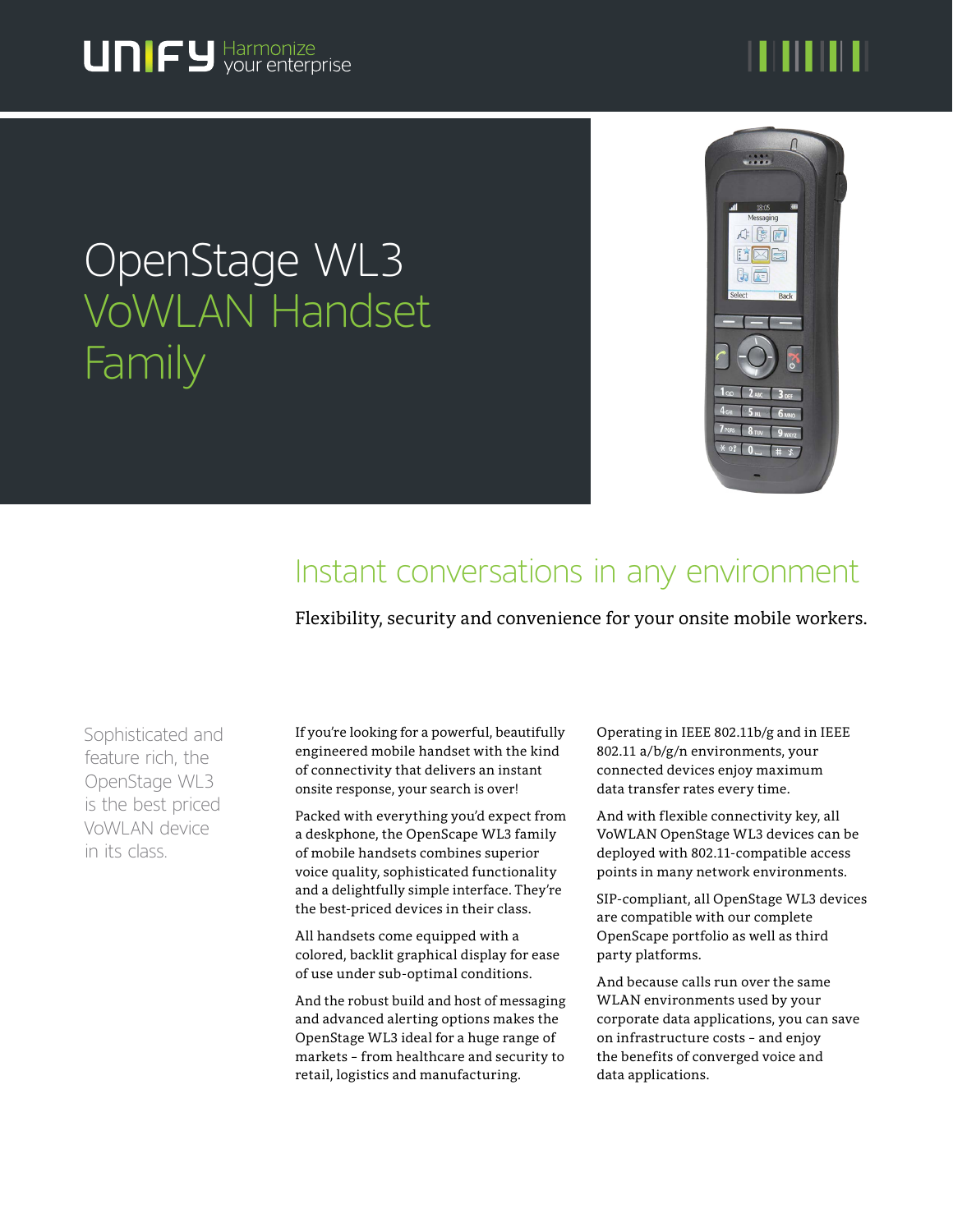# Robust, intuitive, low cost and connected

## Everything you need to stay in touch onsite or across campus.

### Whatever you need

Available in three configurations, with optional personal alarm features and messaging capabilities, OpenStage WL3 delivers a rich WLAN solution that enhances communication for staff on the move.

#### **OpenStage WL3**

Our standard VoWLAN telephony device is packed with features, including 14 ringer signals, automatic call acceptance and illuminated graphical display with 65k colors.

#### **OpenStage WL3 + Messaging**

Want to extend your communications capabilities with advanced messaging? Then this is the handset for you.

### **OpenStage WL3 Plus**

Ideal for the most demanding of security, safety and healthcare environments, OpenStage WL3 Plus delivers VoWLAN telephony adds messaging and advanced alarming – for no movement, man down and push button alarms.

### Optional extras

And users can customize their handsets with a wide range of accessories, including:

- Leather case
- Swivel-type and fix clip
- Security cord
- Desktop chargers with country specific PSUs
- Desktop programmer with USB cable for the Portable Device Manager
- Charging racks for phones and batteries, each with 6 slots
- Additional battery packs
- Wireless Service Gateway server mounting options
- Different headset options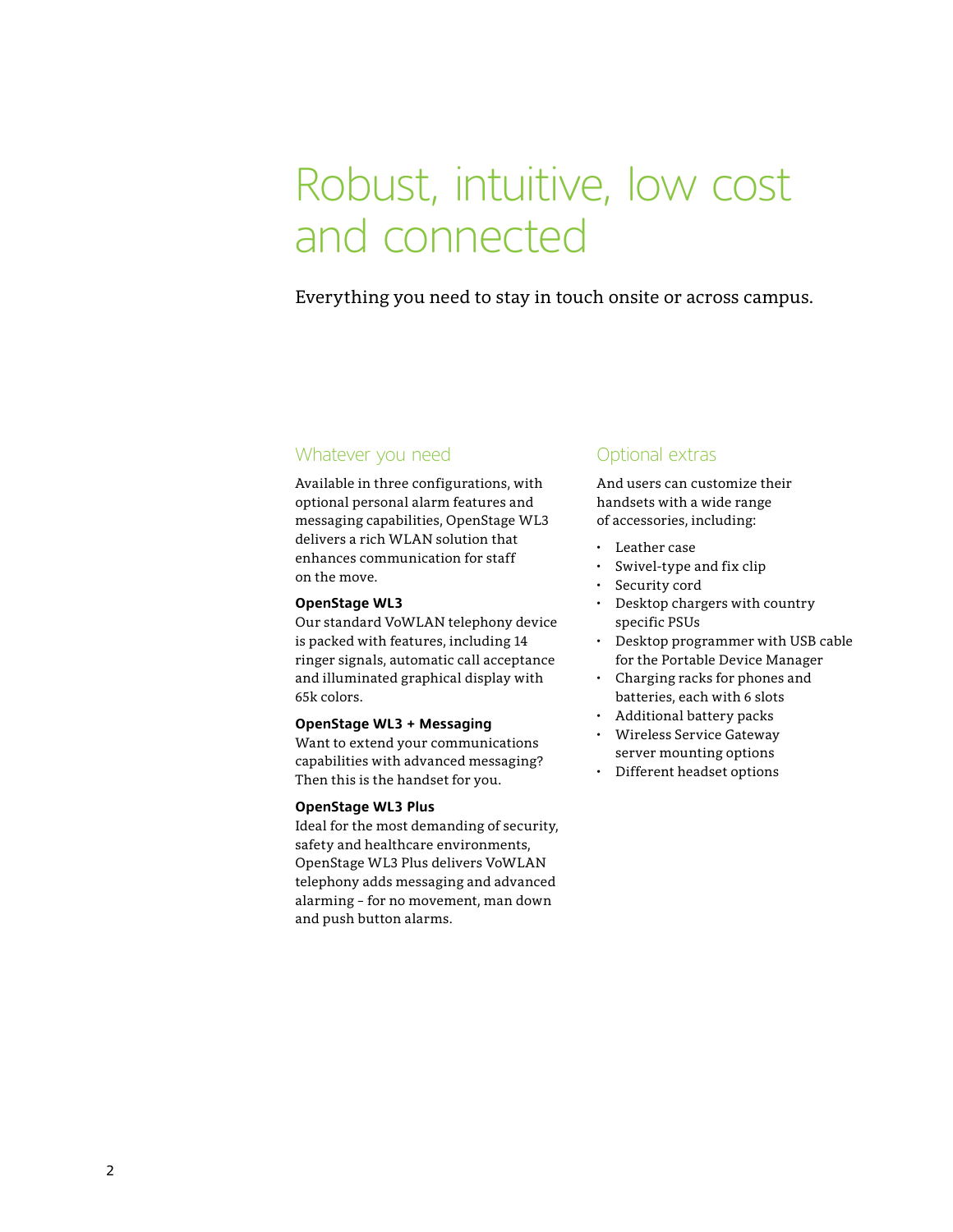| <b>OpenStage WL3 Highlights</b>             |                                                                                                                                                                                                                                                                                           |
|---------------------------------------------|-------------------------------------------------------------------------------------------------------------------------------------------------------------------------------------------------------------------------------------------------------------------------------------------|
| <b>Battery Life</b>                         | Up to 10h talk time and 80h standby time                                                                                                                                                                                                                                                  |
| <b>VoWLAN Interface</b>                     | · Supported networks: IEEE 802.11 a/b/g/n<br>• Dynamic output power according to 802.11h<br>• Quality of Service (QoS):<br>- Wireless: WMM, U-APSD, TSPEC-based CAC<br>- Wired: QoS by DiffServ (Layer-3)                                                                                 |
| <b>VoWLAN Security</b>                      | · Encryption methods: 64/128 bit WEP, WPA-TKIP, AES-CCMP                                                                                                                                                                                                                                  |
| Authentication                              | • Authentication methods: 802.1X<br>· PEAP-MSCHAPv2<br>• EAP-TLS<br>• EAP-FAST                                                                                                                                                                                                            |
| <b>OpenStage WL3 Software Functionality</b> |                                                                                                                                                                                                                                                                                           |
| Audio                                       | • 14 ringer signals, adjustable in 8 steps<br>· Silent alarm (vibrating alert)<br>. Distinction between internal, external and emergency calls if supported by<br>the SIP server<br>• Automatic call acceptance when the handset is removed from the charging<br>unit (configurable)      |
| <b>Display</b>                              | · Illuminated graphical display, TFT graphical display, 65k colors<br>• LED indicator on top/front for visual indication of events and normal function<br>· User interface in 18 languages                                                                                                |
| Messaging (Optional)                        | • Messaging features available for OpenStage WL3 + Messaging license and<br><b>WL3 Plus</b><br>• Send and receive messages with OpenScape Alarm Response<br>• Reply via soft keys to messages (interactive messaging)<br>• Escalation of messages via color and position in message queue |
| Alarms (Optional)                           | • Alarm features available for OpenStage WL3 Plus<br>• Alarm types: push button alarms<br>• Man-down and No-movement alarm<br>• Acoustic location signal at alarm<br>• Automatic call after alarm                                                                                         |
| <b>OpenStage WL3 Management Options</b>     |                                                                                                                                                                                                                                                                                           |
| Wireless Service Gateway (Optional)         | • Centralized management to remotely manage OpenStage WL3 handsets<br>over the air<br>• Linux based server<br>. Provides interfaces to LDAP and external alarming / messaging server<br>(OpenScape Alarm Response)                                                                        |
| Portable Device Manager (Optional)          | • Local administration of a single handset<br>• Java based application running on a Windows PC<br>• Connection from programmer cradle to PC via USB                                                                                                                                       |